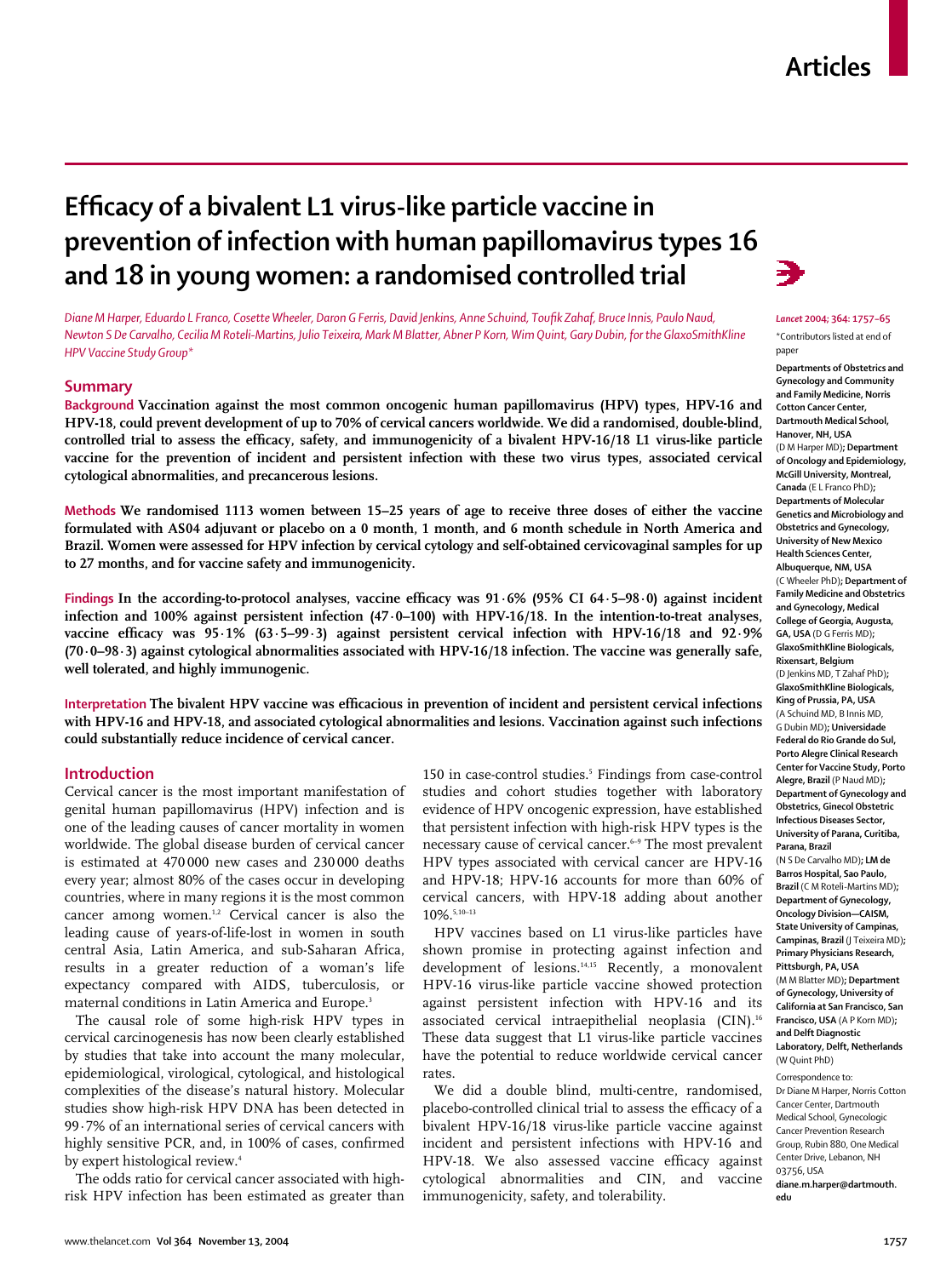# **Methods**

# **Study objectives and participants**

The primary objective of this study was to assess vaccine efficacy in the prevention of infection with HPV-16, HPV-18, or both (HPV-16/18), between months 6 and 18 in participants who were initially shown to be seronegative for HPV-16/18 by ELISA and negative for HPV-16/18 DNA by PCR. Secondary objectives included: evaluation of vaccine efficacy in the prevention of persistent infection with HPV-16/18, and the evaluation of vaccine efficacy in the prevention of cytologically confirmed low-grade squamous intraepithelial lesions (LSIL), high-grade squamous intraepithelial lesions (HSIL), and histologically confirmed LSIL (CIN 1), HSIL (CIN 2 or 3) squamous cell cancer, or adenocarcinoma associated with HPV-16/18 infection between months 6 and 18, and months 6 and 27. The prevention of atypical squamous cells of undetermined significance (ASCUS) cytology associated with HPV-16/18 infection was added posthoc to the outcome analyses.

We also did an exploratory analysis of the histopathological endpoints CIN 1 and 2 associated with HPV-16/18 DNA detected by PCR in lesional tissue. Other objectives included the assessment of vaccine immunogenicity, safety, and tolerability.

Investigators in North America (Canada and the USA) and Brazil recruited women for this efficacy study through advertisements or previous participation in an HPV cross-sectional epidemiology study that took place between July and December, 2000.

For each of the 32 study sites, an institutional review board approved the protocol, consent forms, and amendments. Women signed separate written consents for study participation and colposcopy. For those under 18 years, parental consent and assent from the participant were obligatory.

There were two study phases: an initial phase for vaccination and follow-up that concluded at month 18; and a blinded follow-up extension phase that concluded at month 27.

Women eligible for the initial phase (months 0–18) included healthy women aged 15–25 years, who had had no more than six sexual partners, no history of an abnormal Pap test or ablative or excisional treatment of the cervix, and no ongoing treatment for external condylomata; and who were cytologically negative, seronegative for HPV-16 and HPV-18 antibodies by ELISA, and HPV-DNA-negative by PCR for 14 highrisk HPV types (16, 18, 31, 33, 35, 39, 45, 51, 52, 56, 58, 59, 66, and 68) no more than 90 days before study entry.

Women who completed the initial phase of the study earliest, and who did not have ablative or excisional therapy of the cervix, or hysterectomy after enrolment, were eligible to participate in the extension phase of the study (months 18–27).

## **Procedures**

Each dose of the bivalent HPV-16/18 virus-like particle vaccine (GlaxoSmithKline Biologicals, Rixensart, Belgium) contained  $20 \mu g$  of HPV-16 L1 virus-like particle and 20 µg of HPV-18 L1 virus-like particle. Each type of virus-like particle was produced on *Spodoptera frugiperda* Sf-9 and *Trichoplusia ni* Hi-5 cell substrate with AS04 adjuvant containing 500  $\mu$ g aluminum hydroxide and 50 µg 3-deacylated monophosphoryl lipid A (MPL, Corixa, Montana, USA) provided in a monodose vial. The placebo contained 500  $\mu$ g of aluminum hydroxide per dose, and was identical in appearance to the HPV-16/18 vaccine. Every study participant received a 0·5 mL dose of vaccine or placebo at 0 months, 1 month, and 6 months.

Health-care providers obtained cervical specimens with a cervical brush and spatula (washed in PreservCyt, Cytyc Corporation, Boxborough, MA, USA) for cytology and HPV DNA testing at screening and months 6, 12, and 18. At months 0 and 6, and subsequently every 3 months, women self-obtained cervicovaginal samples with two sequential swabs (placed in PreservCyt) for HPV DNA testing.<sup>17</sup> A central laboratory (Quest Diagnostics, Teterboro, NJ, USA) reported cytology results (ThinPrep, Cytyc Corporation) by use of the 1991 Bethesda classification system.

Protocol guidelines recommended colposcopy after two reports of ASCUS, or one report of atypical glandular cells of undetermined significance, LSIL or HSIL, squamous cell carcinoma, adenocarcinoma in situ, or adenocarcinoma. These guidelines also recommended biopsy for any suspected lesions.

The central histology laboratory made an initial diagnosis from the formalin-fixed tissue specimens for clinical management. A panel of three pathologists made a subsequent consensus diagnosis for HPV-16 and HPV-18 associated lesions with the CIN system. This consensus diagnosis also included review of the sections taken at the time of microdissection for PCR detection of lesional HPV DNA.

HPV DNA isolated from the cytology specimen (MagNaPure Total Nucleic Acid system, Roche Diagnostics, Almere, Netherlands) and from the cervical biopsy specimen (proteinase K extraction) was amplified from an aliquot of purified total DNA with the SPF10 broad-spectrum primers that amplify a 65 bp region of the L1 gene.<sup>18-20</sup> The amplification products were detected by a DNA enzyme immunoassay. A line probe assay (LiPA Kit HPV INNO LiPA HPV genotyping assay, SPF-10 system version 1, Innogenetics, Gent, Belgium, manufactured by Labo Bio-medical Products, Rijswijk, Netherlands) detected 25 HPV genotypes (6, 11, 16, 18, 31, 33, 34, 35, 39, 40, 42, 43, 44, 45, 51, 52, 53, 56, 58, 59, 66, 68, 70, and 74). $21$  Any specimen that was positive by DNA enzyme immunoassay was tested by type-specific HPV-16 and HPV-18 PCR. HPV-16 type-specific PCR primers amplified a 92 bp segment of the E6/E7 gene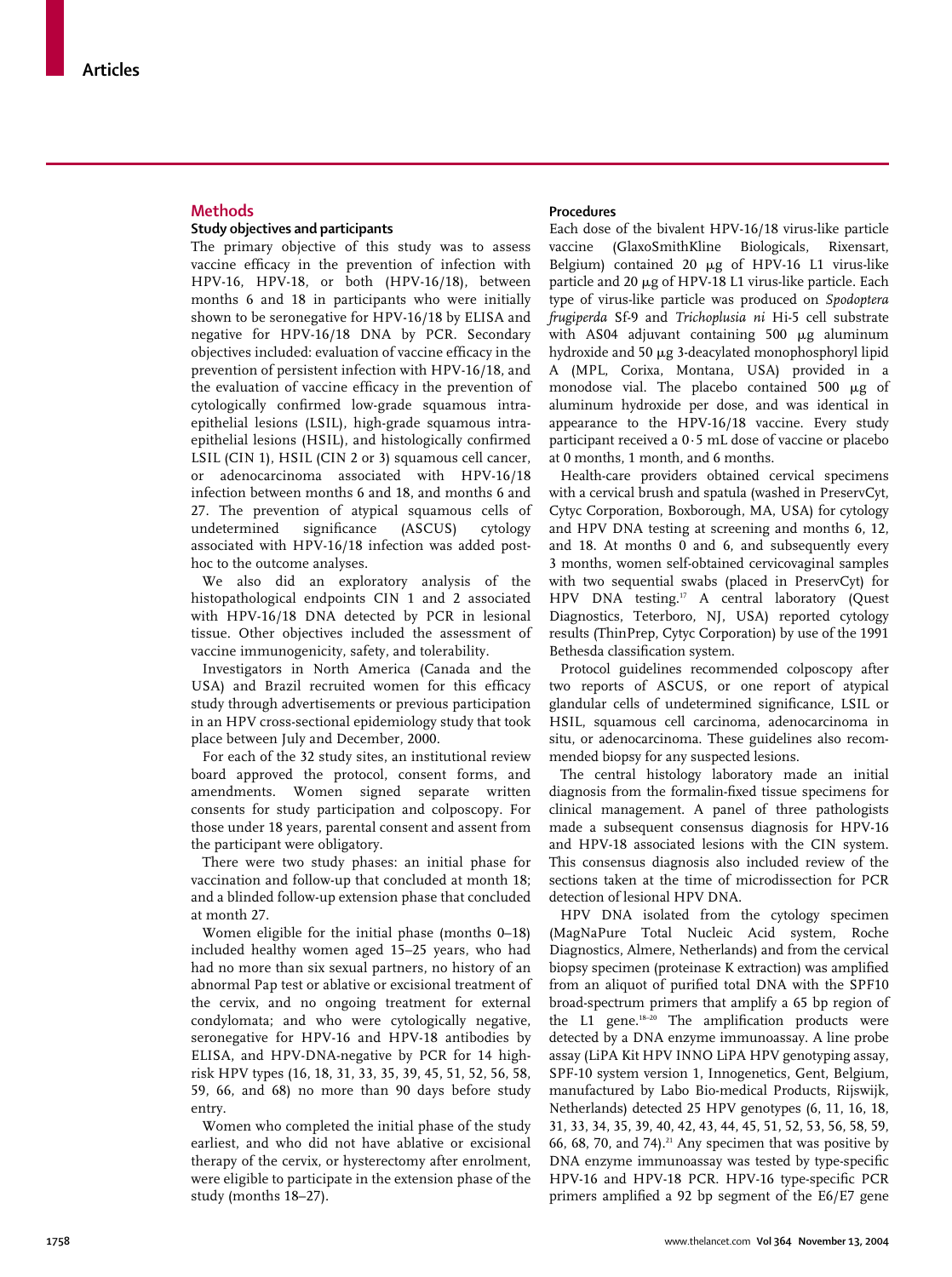and HPV-18 type-specific PCR primers amplified a 126 bp segment of the L1 gene. $^{22}$ 

We defined incident cervical infection with HPV-16/18 as at least one positive PCR result for HPV-16 or HPV-18 during the trial, and persistent infection with HPV-16/18 as at least two positive HPV-DNA PCR assays for the same viral genotype separated by at least 6 months.23,24 HPV-DNA test results were concealed from investigators during the study and cytological and histological diagnoses were only revealed for clinical management purposes. Analyses included HPV-16/18 DNA results for cervical specimens and combined cervical and self-obtained cervicovaginal specimens.

We collected serum from study participants at months 0, 1, 6, 7, 12, and 18 for assessment of immunogenicity. Serological testing for antibodies to HPV-16 and HPV-18 virus-like particles was by ELISA. Recombinant HPV-16 or HPV-18 virus-like particles were used as coating antigens for antibody detection (see webappendix http://image.thelancet.com/extras/04art

10103webappendix.pdf). Seropositivity was defined as a titre greater than or equal to the assay cut-off titre established at 8 ELISA units/mL for HPV-16 and 7 ELISA units/mL for HPV-18. Typical natural titres were determined by use of blood samples obtained from women in the preceding epidemiology study who were found to be seropositive for HPV-16 or HPV-18 by ELISA.

Women recorded symptoms experienced during the first 7 days after vaccination on diary cards with a threegrade scale of symptom intensity. Additionally, they reported to study personnel by interview all adverse events within the first 30 days after vaccination. Information on serious adverse events and pregnancies was collected throughout the study.

# **Statistical methods**

Assuming a 6% cumulative incidence rate of both HPV-16 and HPV-18 type infections over 12 months, we estimated that 500 women per treatment group would provide 80% power to assess a lower limit of the 95% CI of the vaccine efficacy above zero. We assumed an 80% retention rate over 18 months. Interim analyses for efficacy, safety, and immunogenicity were done for future study planning purposes only; the O'Brien and Fleming method was used to adjust the  $\alpha$  value for the final analysis after interim analyses occurred (overall  $\alpha$ =0·05; two-sided test).<sup>25</sup>

Stratified, block randomisation according to validated algorithms was centralised with an internet randomisation system. Stratification was according to age (15–17, 18–21, and 22–25 years) and region (North America and Brazil). Each vaccine dose was attributed a randomly chosen number based on specific participant information entered into the computerised randomisation system by study personnel. Treatment allocation remains concealed from investigators and the women participating in a longterm follow-up study.

The intention-to-treat and according-to-protocol cohorts are shown in the figure, in which the reasons for exclusion from analyses are listed in rank order; women who met more than one exclusion criterion were only counted once according to the highest ranking criterion. We refer to the sets of participants entered in the intention-to-treat and according-to-protocol analyses as cohorts, although the information used to restrict subject inclusion in the according-to-protocol was only known after follow-up.

We did both according-to-protocol and intention-to-treat analyses for efficacy. Calculation of vaccine efficacy in the according-to-protocol 18-month analysis was based on the proportion of participants with HPV-16/18 infection in the vaccinated versus placebo groups. Vaccine efficacy was defined as 1 minus the ratio between these two proportions; 95% CIs measured the precision of the efficacy estimates. p values were calculated with the twosided Fisher's exact test. Corresponding rates were expressed as the numbers of cases with the outcome divided by the numbers of participants at risk. The according-to-protocol 18-month cohort included enrolled women who received three scheduled doses of vaccine and complied with the protocol as described in the figure.

Calculation of vaccine efficacy in the intention-to-treat and according-to-protocol 27-month analyses was based on the Cox proportional hazard model using the time-tooccurrence of cases with HPV-16/18 infection in the vaccinated versus placebo groups. This allowed controlling for the accrued person-time data in each group. Vaccine efficacy was calculated using 1 minus the hazard ratio and p values calculated using the log rank test. Corresponding rates were expressed as the number of cases divided by the total person-time. All enrolled women who received at least one dose of vaccine or placebo, were negative for high-risk HPV-DNA at month 0, and had any data available for outcome measurement were included in the intention-to-treat cohort. The according-to-protocol 27-month cohort included outcome results from the according-to-protocol 18-month cohort and results that occurred during the extension phase (from 18 months to 27 months).

Calculation of p values for the safety analysis was performed using Fisher's exact test comparisons. The cohort for safety analysis included all enrolled women who received at least one dose of vaccine or placebo and complied with specified, minimal protocol requirements (figure).

Immunogenicity was assessed in a subset of the according-to-protocol safety cohort, which included women with serology results at months 0, 7, and 18, who received all three doses of study vaccine or placebo according to schedule, complied with the blood sampling schedule, and did not become positive for HPV-16/18-DNA during the trial (figure). Seropositivity rates between the vaccine and placebo groups were compared with Fisher's exact test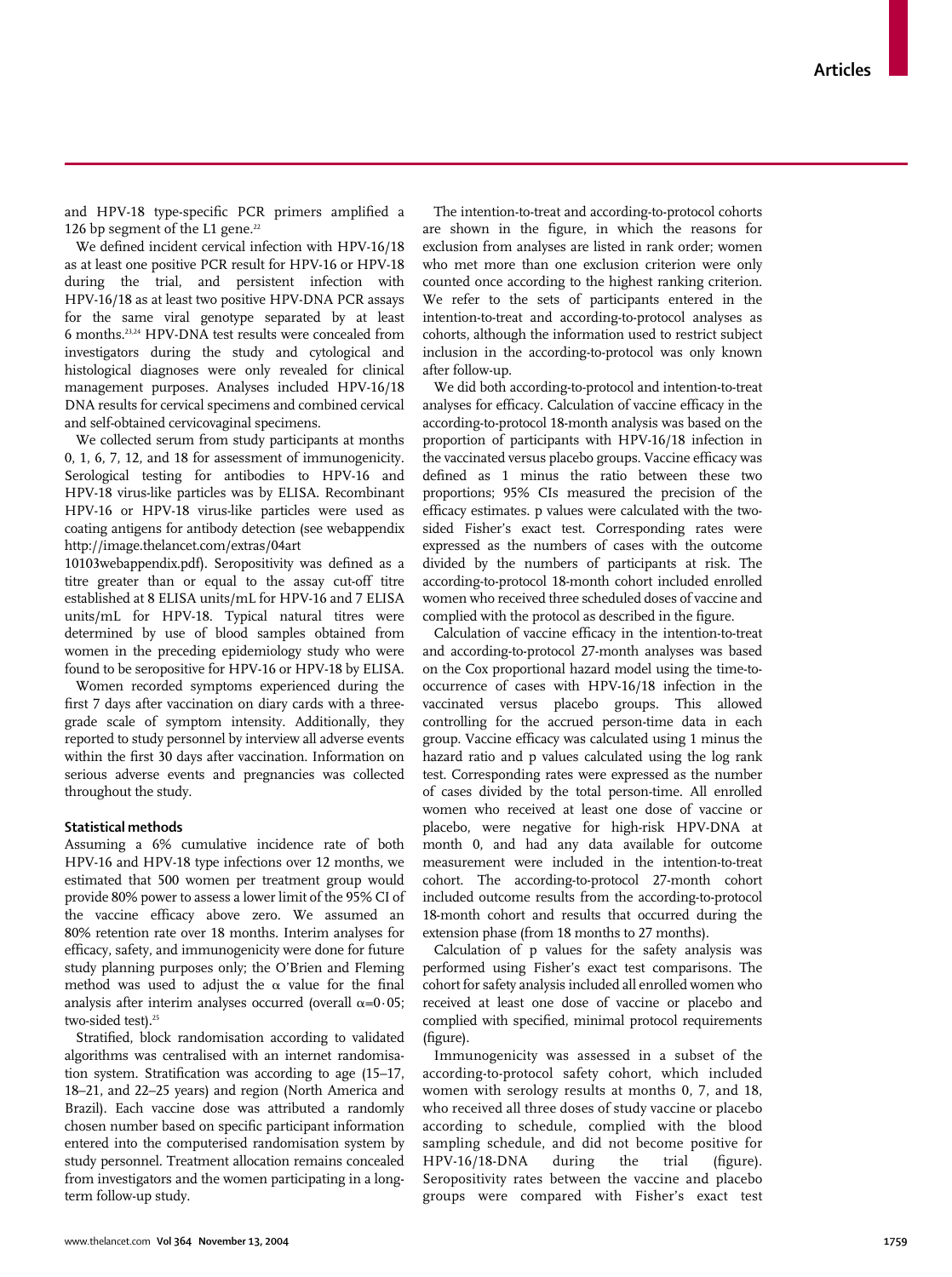

|                            | ITT cohort*                |                            | ATP cohort* |                                          |  |  |  |
|----------------------------|----------------------------|----------------------------|-------------|------------------------------------------|--|--|--|
|                            | Vaccine group<br>$(n=560)$ | Placebo group<br>$(n=553)$ | $(n=366)$   | Vaccine group Placebo group<br>$(n=355)$ |  |  |  |
| Age (years)<br>Region      | 20.4(2.8)                  | 20.5(2.7)                  | 20.2(2.9)   | 20.5(2.8)                                |  |  |  |
| North America† 302 (54.0%) |                            | 305 (55.2%)                | 181 (49.5%) | 182 (51.3%)                              |  |  |  |
| Brazil                     | 258 (46.0%)                | 248 (44.8%)                | 185 (50.5%) | 173 (48.7%)                              |  |  |  |
| Ethnic group               |                            |                            |             |                                          |  |  |  |
| White                      | 389 (69.5%)                | 384 (69.4%)                | 244 (66.7%) | 249 (70.1%)                              |  |  |  |
| Black                      | 43(7.7%)                   | 41(7.4%)                   | 30(8.2%)    | 22(6.2%)                                 |  |  |  |
| Asian                      | 9(1.6%)                    | 4(0.7%)                    | 9(2.5%)     | $4(1.1\%)$                               |  |  |  |
| Other                      | 119 (21.3%)                | 124 (22.4%)                | 83 (22.7%)  | 80(22.5%)                                |  |  |  |
|                            |                            |                            |             |                                          |  |  |  |

Data are mean (SD) for age and number (%) for other values. Percentages may not add up to 100% exactly due to rounding. ITT=intention-to-treat. ATP=according-toprotocol (18-month cohort for efficacy). \*No demographic differences between groups within cohorts or between cohorts (Fisher's exact test). †Includes Canada and the USA.

*Table 1:* **Demographic characteristics by analysis cohort and treatment group** 

(p<0·001 judged significant). Geometric mean titres were compared with ANOVA and Kruskal-Wallis test.

Block randomisation and statistical analyses were done with SAS version 8.2 (SAS Institute, Cary, North Carolina).

## **Role of the funding source**

This study was conceived jointly by GlaxoSmithKline Biologicals and consultants, some of whom also served as investigators. GlaxoSmithKline Biologicals funded and coordinated this study. A publication steering committee was assembled to represent all members of the HPV Vaccine Study group who collected data for the study and cared for the study patients. GlaxoSmithKline Biologicals did all HPV serological testing, Quest Diagnostics processed all cytology and histology specimens, and Delft Diagnostic Laboratory did PCR for HPV types. An independent external statistician worked separately on data analyses to maintain allocation concealment; and the sponsor drafted the clinical study report for regulatory purposes with these data provided. The corresponding author had full access to the data and had final responsibility for submission for publication.

|                                    | Vaccine group<br>$(n=560)$ | Placebo group<br>$(n=553)$ |
|------------------------------------|----------------------------|----------------------------|
| Compliance with vaccinations*      |                            |                            |
| Dose 1                             | 560 (100.0%)               | 553 (100.0%)               |
| Dose 2                             | 540 (96.4%)                | 536 (96.9%)                |
| Dose 3                             | 523 (93.4%)                | 513 (92.8%)                |
| Study visit completion             |                            |                            |
| Complete to month 18               | 480 (85.7%)                | 478 (86.4%)                |
| Dropouts <sup>+</sup>              | 80 (14.3%)                 | 75 (13.6%)                 |
| Women lost to follow-up            |                            |                            |
| With complete vaccination course   | 18(3.2%)                   | 24(4.3%)                   |
| With incomplete vaccination course | 15(2.7%)                   | $11(2.0\%)$                |
|                                    |                            |                            |

\*Number of women receiving each dose (% doses received); other data are number (%). †Women who did not come for the visit at month 18.

*Table 2:* **Study compliance characteristics for women included in the intention-to-treat cohort**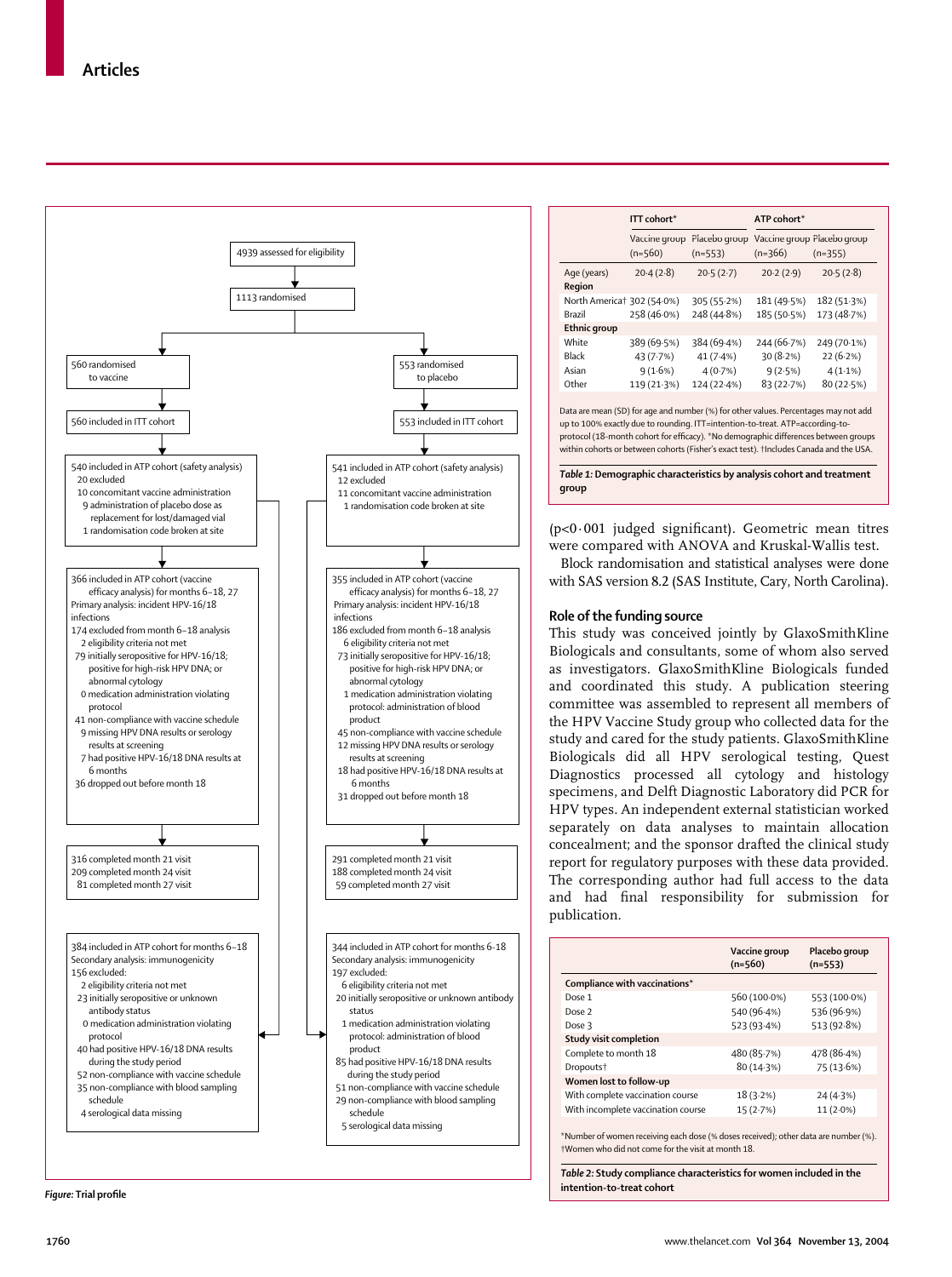| <b>HPV</b> type | Follow-up |                |                |               |       |          |               | Vaccine efficacy (95%CI) | p        |
|-----------------|-----------|----------------|----------------|---------------|-------|----------|---------------|--------------------------|----------|
|                 | (months)  | Cases          | Episodes       | Rate          | Cases | Episodes | Rate          |                          |          |
|                 |           |                |                |               |       |          |               |                          |          |
| 16              | 18        | $\mathbf 0$    | $\Omega$       | 0.0%          | 18    | 25       | 5.1%          | 100% (79-4 to 100-0)     | < 0.0001 |
| 18              | 18        | $\overline{2}$ | $\overline{2}$ | 0.6%          |       | 7        | 2.0%          | 72.3% (-32.5 to 93.4)    | 0.102    |
| 16/18           | 18        | $\overline{2}$ | $\overline{2}$ | 0.6%          | 23    | 30       | 6.5%          | 91.6% (64.5 to 98.0)     | < 0.0001 |
| 16              | 27        | 6              | 6              | 0.9%          | 29    | 77       | 4.6%          | 81.2% (54.8 to 92.2)     | < 0.0001 |
| 18              | 27        | 6              | 6              | 0.9%          | 16    | 27       | 2.5%          | 65.1% (10.8 to 86.3)     | 0.021    |
| 16/18           | 27        | 12             | 12             | 1.8%          | 41    | 97       | 6.6%          | 73.6% (49.7 to 86.1)     | < 0.0001 |
|                 |           |                |                |               |       |          |               |                          |          |
| 16              | 27        | 5              |                | 0.7%          | 30    | 50       | 4.6%          | 82.7% (55.2 to 93.3)     | < 0.0001 |
| 18              | 27        | 3              | ς              | 0.4%          | 17    | 23       | 2.6%          | 82.1% (38.8 to 94.7)     | 0.002    |
| 16/18           | 27        | $\overline{ }$ | 9              | 1.0%          | 42    | 68       | 6.5%          | 83.0% (62.0 to 92.4)     | < 0.0001 |
| 16              | 27        | 14             | 24             | 1.7%          | 53    | 154      | 6.9%          | 75.2% (55.3 to 86.2)     | < 0.0001 |
| 18              | 27        | 13             | 18             | 1.6%          | 31    | 67       | 3.9%          | 59.5% (22.7 to 78.8)     | 0.005    |
| 16/18           | 27        | 25             | 39             | 3.1%          | 72    | 196      | 9.5%          | 67.6% (48.9 to 79.4)     | < 0.0001 |
|                 |           |                |                | Vaccine group |       |          | Placebo group |                          |          |

See Methods for calculations of vaccine efficacy, corresponding rates, and p values. Cases=number of women. ITT=intention-to-treat. ATP=according-to-protocol. HPV-16/18=a single instance of HPV-16 or HPV-18 as single or combined infection. Episodes=number of times HPV type was detected.

*Table 3:* **Vaccine efficacy for incident HPV-16/18 infections**

## **Results**

Based on the estimate of appropriate study sample size, 1113 women were enrolled and randomised. We administered the study vaccine to 560 women and the placebo to 553 women (figure). The average age of enrolled women was 20 years (SD 3). The demographic characteristics were similar between the vaccine and placebo groups in North America and Brazil (table 1; webtable 1 at http://image.thelancet.com/extras/04art 10103webtable1.pdf)**.** We noted similar patterns of risk factors for HPV acquisition among women in each treatment group: about half of the women were current smokers, a large proportion had between two and five previous sexual partners, and most began sexual activity between 15 years and 19 years of age (see webtable 2 at http://image.thelancet.com/extras/04art10103webtable2. pdf).

Study compliance is shown in table 2. The major reasons for elimination from according-to-protocol efficacy analysis were abnormal cytology, high-risk HPV DNA positivity, or seropositivity for HPV-16 or HPV-18 at enrolment; followed by non-compliance with the vaccine schedule and drop-out from the study up to month 18 (figure, table 2). 958 women (85%) completed the initial phase to month 18, with similar proportions of women from the vaccine and placebo dropping out of the study (table 2).

Analyses to assess our primary objective showed significant vaccine efficacy against incident HPV-16 and HPV-16/18 infections (table 3). In the according-toprotocol 18-month cohort, vaccine efficacy against incident HPV-18 infection was not statistically significant; however, in the intention-to-treat cohort, vaccine efficacy was significant (analysis of cervical samples only).

We noted 100% vaccine efficacy in the according-toprotocol cohorts against persistent HPV-16 and HPV-16/18 infections detected in both cervical and combined cervical and cervicovaginal samples (table 4). Although no

|                                              | <b>HPV</b> type | Follow-up (months) | Vaccine group |      | Placebo group       |      | Vaccine efficacy (95% CI) | p        |
|----------------------------------------------|-----------------|--------------------|---------------|------|---------------------|------|---------------------------|----------|
|                                              |                 |                    | Cases         | Rate | Cases               | Rate |                           |          |
| ATP cohort (vaccine n=366, placebo n=355)    |                 |                    |               |      |                     |      |                           |          |
| Cervical samples                             | 16              | 18                 | $\Omega$      | 0.0% | $\overline{7}$      | 2.0% | 100% (47.0-100)           | 0.007    |
|                                              | 18              | 18                 | $\mathbf 0$   | 0.0% | $\mathbf 0$         | 0.0% | <b>NC</b>                 | $\cdots$ |
|                                              | 16/18           | 18                 | $\Omega$      | 0.0% | $\overline{7}$      | 2.0% | 100% (47.0-100)           | 0.007    |
| Combined cervicovaginal and cervical samples | 16              | 27                 | $\Omega$      | 0.0% | 13                  | 2.1% | 100% (71.5-100)           | 0.0002   |
|                                              | 18              | 27                 | $\Omega$      | 0.0% | $\overline{4}$      | 0.6% | $100\% (7.2 - 100)$       | 0.040    |
|                                              | 16/18           | 27                 | $\mathbf 0$   | 0.0% | 16                  | 2.6% | 100% (76-8-100)           | < 0.0001 |
| ITT cohort (vaccine n=560, placebo n=553)    |                 |                    |               |      |                     |      |                           |          |
| Cervical samples                             | 16              | 27                 |               | 0.1% | 16                  | 2.5% | 93.9% (53.2-99.2)         | 0.0002   |
|                                              | 18              | 27                 | $\Omega$      | 0.0% | $\blacksquare$<br>ь | 0.8% | 100% (24-4-100)           | 0.025    |
|                                              | 16/18           | 27                 |               | 0.1% | 20                  | 3.1% | $95.1\% (63.5 - 99.3)$    | < 0.0001 |
| Combined cervicovaginal and cervical samples | 16              | 27                 | 4             | 0.5% | 25                  | 3.2% | 84.5% (55.2-94.6)         | < 0.0001 |
|                                              | 18              | 27                 |               | 0.1% | 11                  | 1.4% | 91.1% (31.0-98.9)         | 0.003    |
|                                              | 16/18           | 27                 | 4             | 0.5% | 31                  | 4.0% | $87.5\%$ (64.6-95.6)      | < 0.0001 |

See Methods for calculations of vaccine efficacy, corresponding rates, and p values. Cases=number of women. ITT=intention-to-treat. ATP=according-to-protocol. HPV-16/18 refers to two or more instances of HPV-16 or HPV-18 infection or combined infections regardless of other HPV types over a minimum period of 6 months. NC=no cases reported, vaccine efficacy not estimated.

*Table 4:* **Vaccine efficacy for persistent HPV16/18 infections**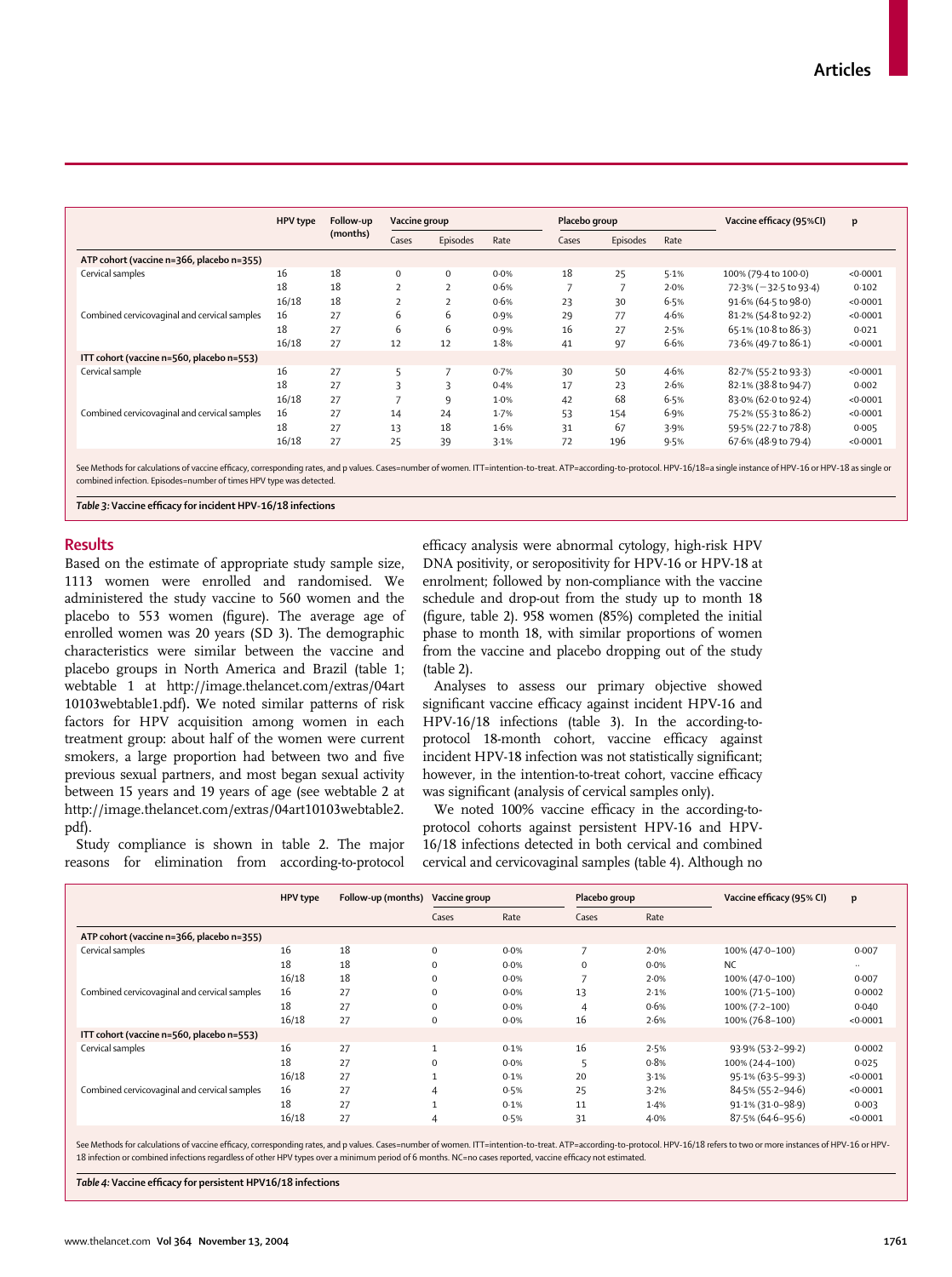| HPV type associated with $\geq$ ASCUS Vaccine group (n=560) |       |          |      | Placebo group (n=553) |          |      | Vaccine efficacy (95%CI) | D        |
|-------------------------------------------------------------|-------|----------|------|-----------------------|----------|------|--------------------------|----------|
|                                                             | Cases | Episodes | Rate | Cases                 | Episodes | Rate |                          |          |
| 16                                                          |       |          | 0.2% | 20                    | 26       | 3.6% | 95.2% (64.0-99.4)        | < 0.0001 |
| 18                                                          |       |          | 0.2% | <b>II</b>             | 12       | 2.0% | $91.2\%$ (31.7-98.9)     | 0.003    |
| 16/18                                                       |       |          | 0.4% | $\frac{2}{\sqrt{2}}$  |          | 4.9% | 92.9% (70.0–98.3)        | < 0.0001 |

See Methods for calculations of vaccine efficacy, corresponding rates, and p values. ITT=intention-to-treat. HPV-16/18 refers to instances of HPV-16 and/or HPV-18 as single or combined infections at the time of abnormal cervical smear; HPV-16 refers to the presence of HPV-16 irrespective of other HPV types present; and HPV-18 indicates the presence of HPV-18 irrespective of other HPV types present. ≥ASCUS includes women who had HPV-16/18-associated ASCUS, LSIL, or HSIL cytology reports. Episodes=number of times abnormal cytology was detected. Cases=number of women.

*Table 5:* **Vaccine efficacy in preventing cytological abnormalities associated with HPV-16/18 infection (intention-to-treat cohort)**

persistent HPV-18 infections were detected in cervical samples from the according-to-protocol 18-month cohort, significant vaccine efficacy against persistent HPV-18 infection was shown in the 27-month cohort for combined cervical and cervicovaginal samples. Additionally, significant vaccine efficacy against persistent HPV-16 and HPV-16/18 infections was noted in the intention-to-treat cohort in analyses of cervical samples only and of combined cervical and cervicovaginal samples.

As shown in table 5, 27 women in the placebo group and two in the vaccine group had HPV-16 and/or HPV-18 associated cytological abnormalities (vaccine group: one woman with ASCUS, and one with LSIL). 15 ASCUS, 14 LSIL, and one HSIL were reported in the placebo group and one ASCUS, two LSIL, and no HSIL in the vaccine group. Vaccine efficacy in the according-to-protocol cohort was 93·5% (95% CI 51·3–99·1; p=0·0002).

We also assessed women with histologically confirmed CIN 1 or 2 lesions, with HPV-16 or HPV-18 infection detected in the cytology specimen before colposcopy. Overall, seven women (six in the placebo group and one in the vaccine group), developed these lesions (table 6).

One woman in the vaccine group first tested positive for HPV-51 and HPV-56 at month 9. Her cytology specimen at month 12 tested positive for HPV types 18, 51, and 56. The CIN 1 lesion found in the colposcopically-directed

|             | Findings by sample type    |                      | Sample collection time frame (months) |               |                      |                      |                      |                      |                      |
|-------------|----------------------------|----------------------|---------------------------------------|---------------|----------------------|----------------------|----------------------|----------------------|----------------------|
|             |                            | 6                    | $\overline{9}$                        | 12            | 15                   | 18                   | 21                   | 24                   | 27                   |
| 1 (Vaccine) | Cytology/biopsy            | $\ddotsc$            | $\ddotsc$                             | LSIL/CIN1     | $\ddotsc$            | $\ddotsc$            | $\ldots$             | na                   | $\ldots$             |
|             | HPV-16, 18 (cv/c)          | $\ddotsc$            |                                       | ND/18         |                      |                      | $\ldots$             | $\ddotsc$            | $\ldots$             |
|             | Other HR HPV (cv/c)        | $\ddot{\phantom{a}}$ | 51, 56/na                             | 51, 56/51, 56 | 51/na                | $\ddot{\phantom{a}}$ | 51/na                | $\ddot{\phantom{a}}$ | $\ddotsc$            |
|             | Tissue (all HR HPV types)2 | $\ldots$             | $\ddot{\phantom{0}}$                  | 51            | $\ddotsc$            | $\ddot{\phantom{a}}$ | $\ddotsc$            | $\ldots$             | $\ldots$             |
| 2 (Placebo) | Cytology/biopsy            | $\ddotsc$            | $\ldots$                              | ASCUS         | $\ddot{\phantom{a}}$ | LSIL/CIN1            | $\ddot{\phantom{a}}$ | $\ddotsc$            | na                   |
|             | HPV-16, 18 (cv/c)          | $\ddotsc$            | $\ldots$                              | 16/16         | 16/na                | 16/16                | 16/na                | 16/na                | $\ldots$             |
|             | Other HR HPV (cv/c)        | $\ddotsc$            |                                       | $\ldots$      |                      | $\cdots$             |                      | $\ldots$             | $\cdots$             |
|             | Tissue (all HR HPV types)  | $\ddot{\phantom{0}}$ | $\ddot{\phantom{a}}$                  | $\ddotsc$     | $\ddotsc$            | 16                   | $\ddot{\phantom{a}}$ | $\ddots$             |                      |
| 3 (Placebo) | Cytology/biopsy            | $\ddots$             | $\ddotsc$                             | $\cdots$      | $\ddotsc$            | LSIL                 | CIN <sub>1</sub>     | $\ddots$             | $\ldots$             |
|             | HPV-16, 18 (cv/c)          | $\ldots$             | $\ddotsc$                             | $\ddotsc$     | 16/na                | 16/16                | 16/na                | 16/na                | 16/16                |
|             | Other HR HPV(cv/c)         | 39/39                | 39/na                                 | 39/39         | $\ddotsc$            | $\ddotsc$            | 6/na                 | $\ddotsc$            | $\cdots$             |
|             | Tissue (all HR HPV types)  | $\ddots$             | $\ldots$                              | $\cdots$      | $\ldots$             | $\ddotsc$            | 16                   | $\ddots$             | $\ldots$             |
| 4 (Placebo) | Cytology/biopsy            | $\ddotsc$            | $\cdots$                              | $\cdots$      |                      | LSIL/CIN 1           | na                   | na                   | na                   |
|             | HPV-16, 18 (cv/c)          | $\ddots$             | $\ddot{\phantom{a}}$                  | 16/16         | 16/na                | 16/16                |                      | $\ldots$             | $\ldots$             |
|             | Other HR HPV(cv/c)         | $\ddotsc$            | $\ddotsc$                             | 58/58         | 39, 58/na            | 58/58                | $\ddotsc$            | $\ddotsc$            | $\ddotsc$            |
|             | Tissue (all HR HPV types)  | $\ddotsc$            | $\ldots$                              | $\ldots$      | $\ddotsc$            | 16,58                |                      | $\ldots$             | $\ldots$             |
| 5 (Placebo) | Cytology/biopsy            | $\ddotsc$            | $\ddot{\phantom{0}}$                  | $\cdots$      | $\ddotsc$            | LSIL/CIN 2           | $\ddotsc$            | na                   | na                   |
|             | HPV-16, 18 (cv/c)          | $\ddotsc$            | 16/na                                 | na/16         | 16/na                | 16                   | 16/na                | $\ddotsc$            | $\ddotsc$            |
|             | Other HR HPV(cv/c)         | $\cdots$             | $\ldots$                              | $\cdots$      | $\cdots$             | $\cdots$             | $\ddotsc$            | $\cdots$             | $\cdots$             |
|             | Tissue (all HR HPV types)  | $\ddots$             | $\ldots$                              | $\ddotsc$     | $\ddotsc$            | 16                   | $\ddots$             | $\ddots$             | $\ldots$             |
| 6 (Placebo) | Cytology/biopsy            | $\ldots$             | $\ldots$                              | ASCUS         | $\ddot{\phantom{a}}$ | LSIL/CIN 2           | $\ddotsc$            | $\ldots$             | $\ldots$             |
|             | HPV-16, 18 (cv/c)          | 16/16                | 16/na                                 | 16/16         | 16/na                | 16/16                | 16/na                | $\ldots$             | $\ldots$             |
|             | Other HR HPV (cv/c)        | $\ldots$             | $\ldots$                              | $\ldots$      | 39/na                | 59,74/39             | 39, 59, 74/na        | 51,74/na             | 51,74/na             |
|             | Tissue (all HR HPV types)  | $\ldots$             | $\ldots$                              | $\ldots$      | $\ddotsc$            | 16                   | $\ddotsc$            | $\ddotsc$            | $\ldots$             |
| 7 (Placebo) | Cytology/biopsy            | $\ddotsc$            | $\ddot{\phantom{0}}$                  | HSIL/CIN 2    | $\sim$               |                      | $\ddotsc$            | $\ddots$             | na                   |
|             | HPV-16, 18 (cv/c)          | 16/16                | 16                                    | 16/16         | 16/na                |                      | $\ddot{\phantom{a}}$ | $\ddots$             | $\ddot{\phantom{a}}$ |
|             | Other HR HPV (cv/c)        | 66, 68/66            | 66/na                                 | $\cdots$      | $\ddotsc$            | 39, 66/39, 66        | $90*/na$             | 66/na                | $\cdots$             |
|             | Tissue (all HR HPV types)  | $\ldots$             | $\ldots$                              | 16            |                      |                      | $\ddotsc$            | $\ddotsc$            | $\ddotsc$            |

Numbers are HPV types. Only positive HPV detection and abnormal cytology or histology results are shown.Months with no results indicate negative HPV results. Cytology specimens were obtained before the biopsy samples within the same time window. When the cytology and histology results are shown in the same time window, the cytology result preceded the biopsy. For cytohistopathology findings, / separates cytology (left) from histology (right) results. For viral findings, / separates results based on self-obtained cervicovaginal samples (cv) or cervical cytology specimens (c). Women with abnormal cytology at month 18 might have had cervical sample obtain physican at a subsequent visit. Tissue refers to the colposcopically directed biopsy sample. HR HPV=high-risk HPV. ND=not detected. na=data not available or sample not obtained at timepoint. \*HPV-90 was detected by a different detection method than that used for the other high-risk HPV types (DNA sequencing).

*Table 6:* **Timeline of virological, cytological, and histological findings among the seven women with HPV-16/18-associated abnormal cytology that was histologically confirmed as CIN (intention-to-treat cohort)**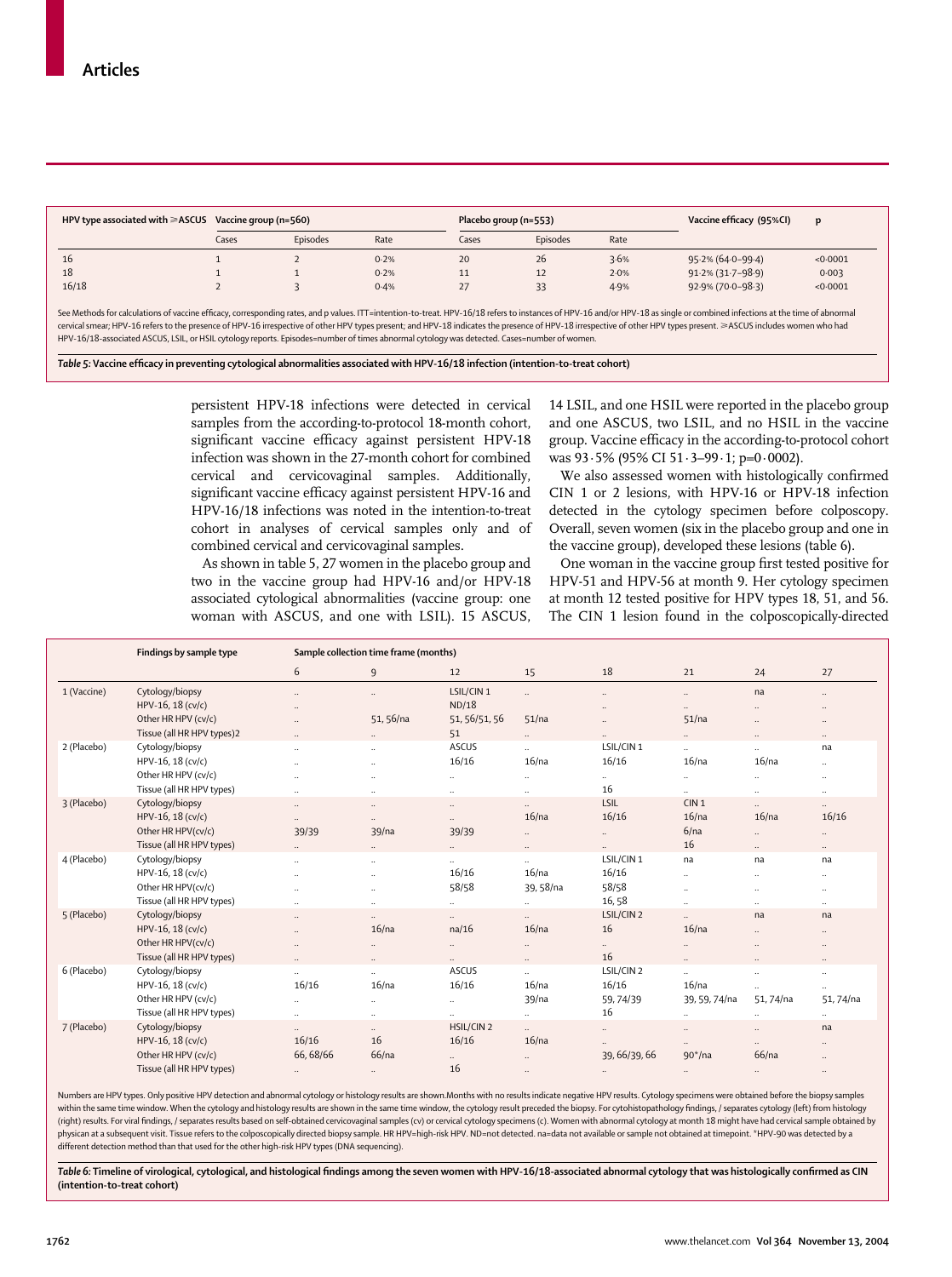www.thelancet.com **Vol 364 November 13, 2004** 1763

biopsy contained only HPV-51, and not HPV-18. Subsequent HPV testing showed persistent HPV-51 through month 21; therefore, the lesion was finally judged to be associated with HPV-51.

Three women who received placebo developed CIN 1; all had ASCUS or LSIL cytology and a pattern of persistent HPV-16 infection. HPV-16 was detected in the lesions of all three women. Two women remained HPV-16 positive after biopsy and the third woman had a persistent HPV-58 infection in addition to persistent HPV-16 infection.

Consensus diagnosis confirmed CIN 2 diagnoses in three other women in the placebo group with preceding ASCUS, LSIL, and HSIL cytological abnormalities. In each case, HPV-16 was detected in all lesions and persistent HPV-16 infections preceded the lesions.

No serious adverse events related to vaccination occurred in either vaccine or placebo groups. The vaccine group had more injection site symptoms (pain, swelling, redness) than the placebo group (table 7; overall injection site symptoms 5·9% difference between proportions, 95% CI 2·1–10·1, Fisher's exact test), but these symptoms tended to be transient and mild. The difference in incidence of injection site reactions between the groups had no effect on compliance with completion of the vaccination course (table 2). The general symptoms of fatigue, gastrointestinal complaints, headache, itching, and rash were equally common in both the vaccine and placebo groups. Three women in the placebo group dropped out because of non-serious adverse events; one woman in the vaccine group dropped out because of a serious adverse event (spontaneous abortion) that was not related to vaccination (figure, table 7).

Among the vaccinated women in the according-toprotocol cohort from month 0 to month 7, 100% seroconverted to HPV-16-positive and 99·7% seroconverted to HPV-18-positive after three doses of vaccine (table 8). By 18 months, 100% of the women had seroconverted for both HPV-16 and HPV-18. Comparison of GMTs at month 7 between vaccine and placebo groups for each antibody type was significant ( $p < 0.0001$ ).

Geometric mean titres for naturally occurring infections were 50 ELISA units/mL (SD 0·5, 95% CI 40·9–60·4) for antibodies against HPV-16 and 41 ELISA units/mL (0·5, 34·2–49·0) for antibodies against HPV-18. Geometric mean titres for vaccineinduced antibodies to HPV antibodies were over 80 and 100 times greater than those seen in natural infections with HPV-18 and HPV-16, respectively. Vaccineinduced titres remained substantially raised at 18 months, and were still 10–16 times higher than those seen in women with natural HPV-16 or HPV-18 infections, respectively.

# **Discussion**

The results of this trial show that the bivalent HPV-16/18 virus-like particle vaccine was highly efficacious in preventing incident and persistent

|                                  | Vaccine group (n=531) | Placebo group (n=538) | p        |
|----------------------------------|-----------------------|-----------------------|----------|
| Serious adverse events           |                       |                       |          |
| Related to vaccination           | $\Omega$              | $\Omega$              |          |
| During study*                    | 22 (4.0%)             | 19 (3.5%)             | 0.636    |
| Injection site symptoms†         |                       |                       |          |
| Pain                             | 496 (93.4%)           | 469 (87.2%)           | 0.0006   |
| Swelling                         | 182 (34.3%)           | 113 (21.0%)           | < 0.0001 |
| Redness                          | 189 (35.6%)           | 131 (24.3%)           | 0.0001   |
| Overall <sup>#</sup>             | 499 (94.0%)           | 472 (87.7%)           | 0.0004   |
| General symptoms <sup>+</sup>    |                       |                       |          |
| Fatique                          | 308 (58.0%)           | 289 (53.7%)           | 0.175    |
| Gastrointestinal                 | 178 (33.5%)           | 172 (32.0%)           | 0.602    |
| Headache                         | 331 (62.3%)           | 329 (61.2%)           | 0.706    |
| Itching                          | 130 (24.5%)           | 109 (20.3%)           | 0.106    |
| Rash                             | 60 (11.3%)            | 54 (10.0%)            | 0.552    |
| Raised temperature§              | 88 (16.6%)            | 73 (13.6%)            | 0.172    |
| Overall <sup>#</sup>             | 458 (86.3%)           | 462 (85.9%)           | 0.860    |
| Withdrawal from study            |                       |                       |          |
| Due to non-serious adverse event | $\Omega$              | 3(0.6%)               | 0.249    |
| Due to serious adverse event     | $1(0.1\%)$            | $\Omega$              | 0.497    |
|                                  |                       |                       |          |

Data represent women in the according-to-protocol safety cohort who returned a diary card or reported an unsolicited symptom. Data are number (%) of participants. \*Participants who reported a serious adverse event during the entire study period (month 0–27).†Participants who reported a specified symptom within 7 days of vaccine injection. ‡Participants who presented with at least one type of symptom within 30 days of vaccine injection. §Defined as oral temperature >37·5°C; no temperatures of >39·0°C were reported.

*Table 7:* **Adverse events after any vaccine dose in according-to-protocol cohort for safety**

HPV-16/18 infection in fully vaccinated healthy young women. The vaccine was also highly efficacious in the broader group of women, including those who did not fully comply with the protocol.

The incidence of HPV-16 infection in the placebo group was sufficient to detect significant differences compared with the vaccine arm in all cohorts. However, the incidence of HPV-18 was much lower, as noted in other studies.26 Nonetheless, significant results for vaccine efficacy against HPV-18 were obtained in the intention-totreat cohort, where there were sufficient numbers of events for analysis. We conclude that the bivalent vaccine shows high efficacy against both incident and persistent HPV-16 and HPV-18 infections.

Incident HPV infection was common in young women in this study, as noted in previous cohort studies.<sup>27</sup> Because we used two PCR methods (broad-primer testing and type-specific testing) designed for maximum sensitivity to detect HPV-16/18, many incident infections were detected only on one occasion, particularly in cervicovaginal samples. It is likely that this single timepoint detection represents the presence of very small amounts of HPV DNA, possibly as a result of HPV presence not related to active infection or very low-grade transient infection.<sup>28</sup>

We provide evidence for the close relation between the development of persistent HPV infection and the concomitant development of cytological abnormalities, followed by the detection of CIN from biopsy. These results are consistent with those of previous epidemiological cohort studies of the natural history of HPV infection. Compared with the subjective readings of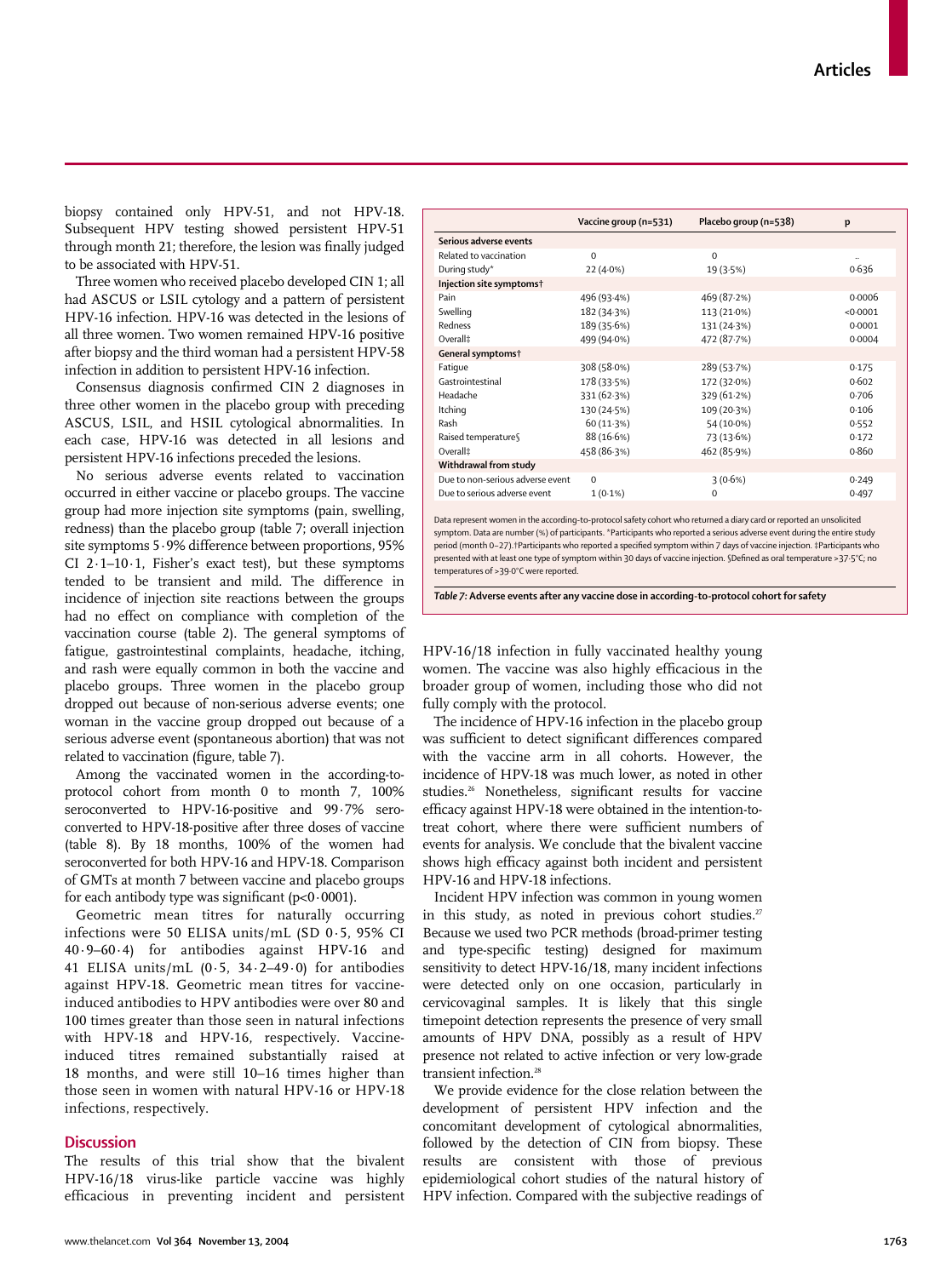|                                | <b>Time</b> | n   | Total number of seropositive individuals (%, 95% CI) Geometric mean titre in ELISA units/mL (95% CI) |                        |
|--------------------------------|-------------|-----|------------------------------------------------------------------------------------------------------|------------------------|
| Anti-HPV-16                    |             |     |                                                                                                      |                        |
| Vaccine group                  | Enrolment   | 352 | $0(0\%, 0.0-1.0)$                                                                                    | $4.0(4.0-4.0)$         |
|                                | Month 7     | 351 | 351 (100.0%, 99.0-100.0)                                                                             | 5334.5 (4766.9-5969.6) |
|                                | Month 18    | 348 | 348 (100.0%, 98.9-100.0)                                                                             | 801.4 (706.4-909.2)    |
| Placebo group                  | Enrolment   | 310 | $0(0\%, 0.0-1.2)$                                                                                    | $4.0(4.0 - 4.0)$       |
|                                | Month 7     | 310 | $10(3.2\%, 1.6-5.9)$                                                                                 | $4.2(4.0-4.3)$         |
|                                | Month 18    | 310 | $10(3.2\%, 1.6-5.9)$                                                                                 | $4.2(4.1 - 4.3)$       |
| Anti-HPV-18                    |             |     |                                                                                                      |                        |
| Vaccine group                  | Enrolment   | 352 | $0(0\%, 0.0-1.0)$                                                                                    | $3.5(3.5-3.5)$         |
|                                | Month 7     | 351 | 350 (99.7%, 98.4-100.0)                                                                              | 3364.7 (3015.1-3754.9) |
|                                | Month 18    | 348 | 348 (100.0%, 98.9-100.0)                                                                             | 480.5 (424.5-543.8)    |
| Placebo group                  | Enrolment   | 310 | $0(0\%, 0.0-1.2)$                                                                                    | $3.5(3.5-3.5)$         |
|                                | Month 7     | 310 | $4(1.3\%, 0.4-3.3)$                                                                                  | $3.6(3.5-3.7)$         |
|                                | Month 18    | 308 | $1(0.3\%, 0.0-1.8)$                                                                                  | $3.5(3.5-3.6)$         |
| n=total number of individuals. |             |     |                                                                                                      |                        |

cytology and cervical histopathology, detection of persistent infection with a type-specific HPV is a reliable endpoint with high reproducibility.<sup>19</sup> Previous studies have established the role of persistent HPV infection as the necessary cause of cervical cancer. Our data lend support to the conclusion that persistent type-specific infection with HPV over 6–12 months should be a recommended endpoint for vaccine efficacy trials.<sup>29</sup>

Taken together, our data provide compelling evidence that this HPV-16/18 vaccine is highly efficacious against persistent HPV-16/18 cervical infection, cytological abnormalities associated with HPV-16/18, and histological development of HPV-16/18-associated CIN. However, a limitation to our study was that it was not powered to estimate efficacy for histopathologically confirmed cervical lesions.

We have shown that the HPV-16/18 virus-like particle vaccine adjuvanted with AS04 induces a level of antibody production against HPV-16/18 that is much higher than that induced by natural infection. Previous work has shown that combinations of the adjuvants MPL and aluminum salts induce an enhanced immune response compared with antigen alone or adjuvanted with only aluminum, at both the humoral and cellular level.<sup>30-32</sup> These findings suggest that the immune responses induced in vaccinated women may provide a longer duration of protection than the protective effects induced by natural HPV infection; however, a protective antibody level has not been established nor is there sufficient data currently available to estimate the duration of vaccineinduced protection.

In this trial, the bivalent HPV-16/18 vaccine appeared to be safe and well tolerated. No serious vaccine-related adverse events were reported. Neither local nor general vaccine related symptoms affected overall subject compliance. Greater local reaction rates were observed in the vaccine group, but general symptom rates were equivalent to placebo. The AS04 adjuvant has been used in other vaccine studies and found to be generally safe and well tolerated.<sup>32</sup>

Our findings indicate that the vaccine could contribute substantially to reducing worldwide rates of cervical cancer. However, large-scale trials with long-term followup are needed to extend our findings and confirm that vaccination prevents cervical cancer.

Mathematical modelling predicts that a prophylactic vaccine programme, directed at young adolescent women, is likely to be cost-effective in both screened and unscreened populations, with important long-term implications for cervical cancer prevention, especially in countries where screening is limited or unavailable.<sup>33-37</sup> Additional benefits could come from vaccination of older women. In countries with opportunistic or organised screening programmes, the high vaccine efficacy in preventing cytological abnormalities associated with HPV-16/18 shows the potential to reduce the number of women receiving additional cytology or colposcopy, thereby reducing the cost of medical treatments associated with cervical screening programmes. In the USA, these preventable costs are estimated at several billion dollars per year.<sup>38</sup>

Further studies are in progress to provide additional information to enable the effective implementation of HPV vaccination as a public health measure aimed at reducing the global burden of cervical cancer.

### **HPV Vaccine Study Group**

#### *Publication steering committee*

A Schuind, P Naud, C M Roteli-Martins, L B Twiggs, A P Korn, D Jenkins, G Dubin, B Romanowski (University of Alberta, Edmonton, Canada). *Principal investigators/co-investigators*

*Brazil (506 patients):* P Colares de Borba, P Naud, CM Roteli-Martins, N S De Carvalho, J C Teixeira.

*Canada (45 patients):* F Aoki, B Ramjattan, B Romanowski, R M Shier, R Somani.

*USA (562 patients):* J Adelglass, S Barbier, M M Blatter, C Chambers, D G Ferris, S A Gall, M Gerardi, F Guerra, D M Harper, J Hedrick, D Henry, W Hooch, A P Korn, A B Moscicki, B Sullivan, C Thoming, L B Twiggs, S K Tyring, R Watson, C Wheeler, M Cabeszas-Mijuste.

## **Contributors**

GlaxoSmithKline Biologicals (Rixensart, Belgium) in collaboration with E Connor and J Young from MedImmune (Gaithersburg, Maryland, USA), E L Franco, T Wright (Columbia University, NY, USA), A Lorincz (Digene Corporation, Gaithersburg, MD, USA), L B Twiggs (University